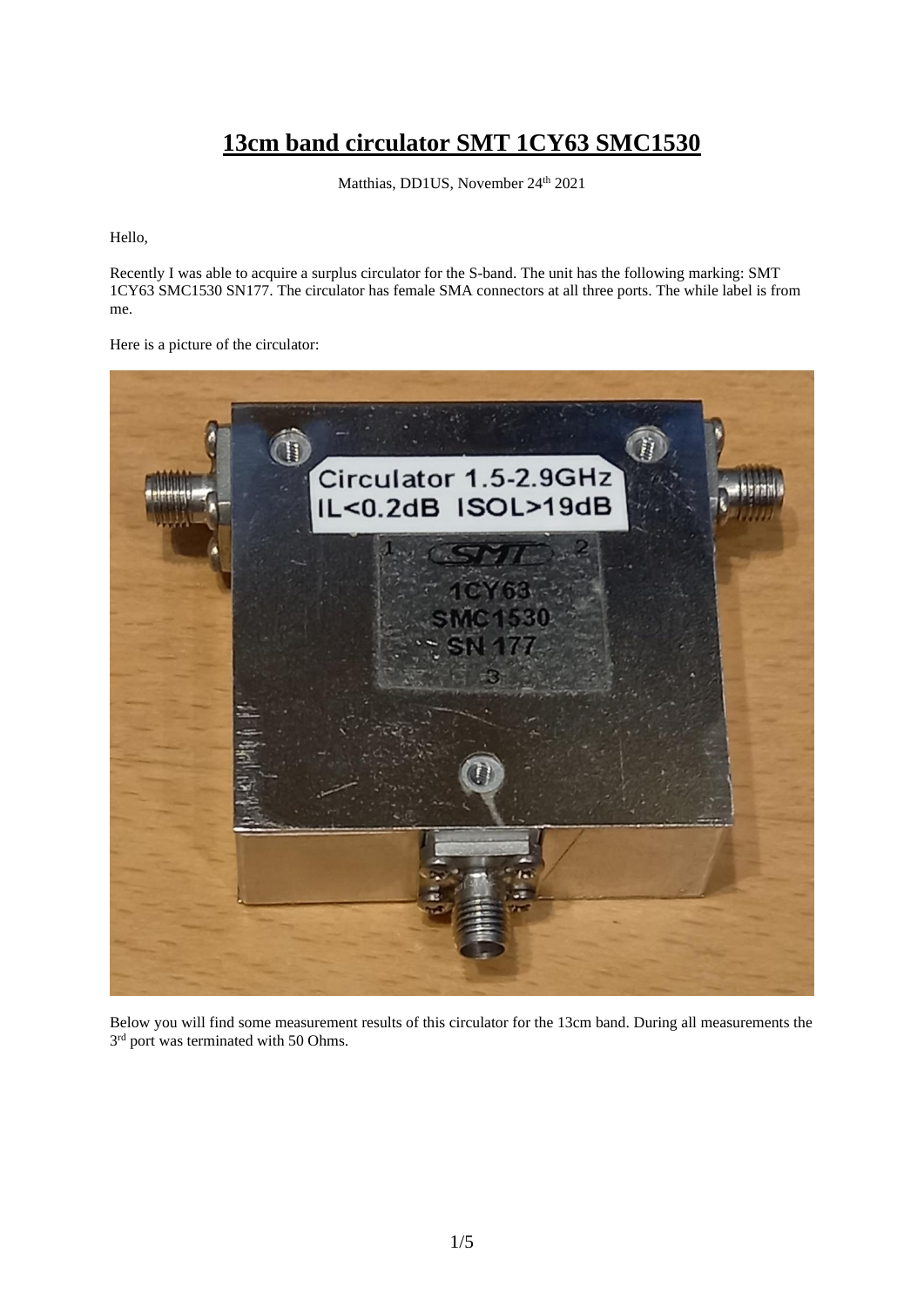S11 input matching (return loss 19dB@2400MHz)

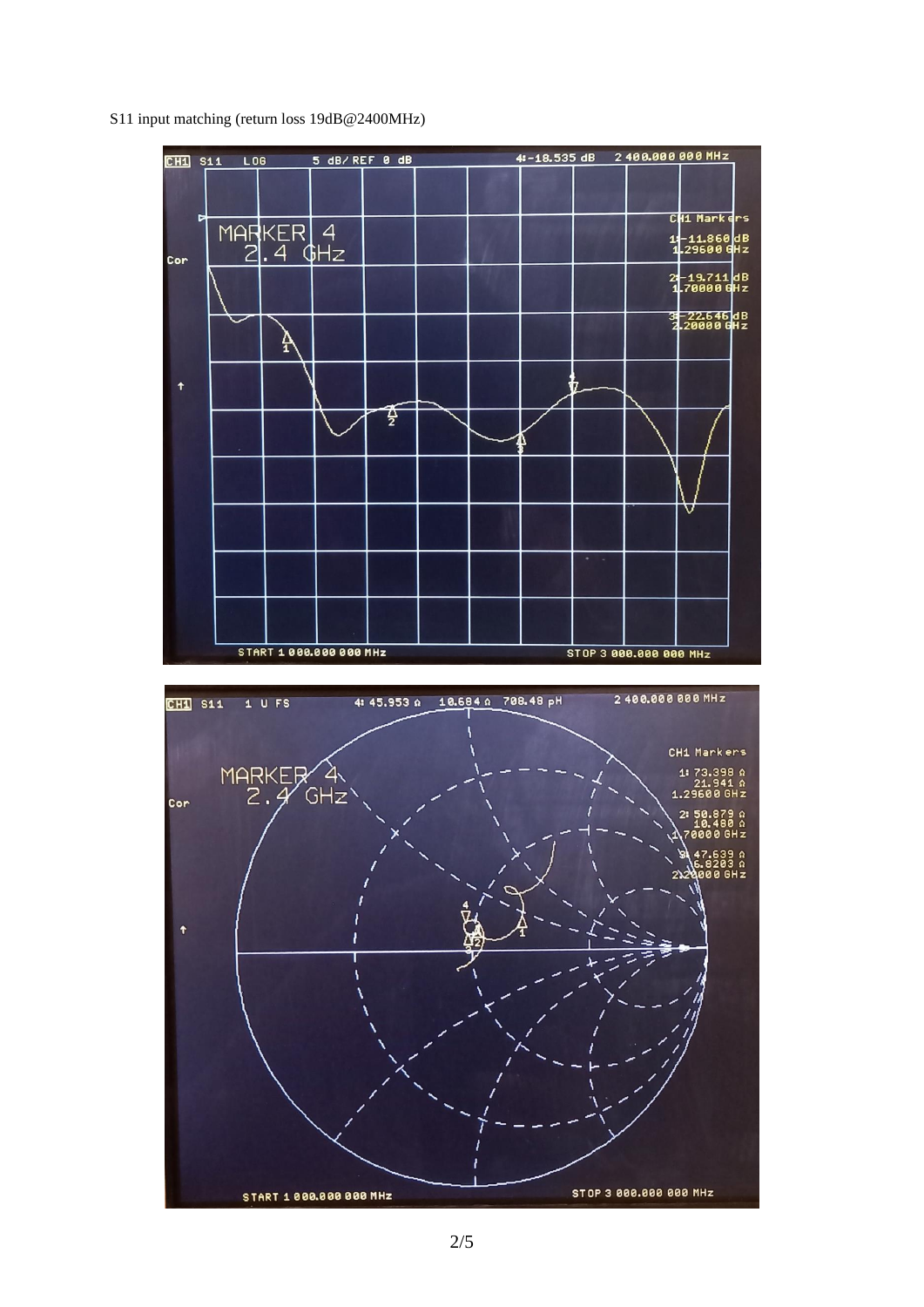S21 forward transmission (insertion loss at 0.2dB@2400MHz)



S12 reverse transmission (isolation is 20dB@2400MHz)

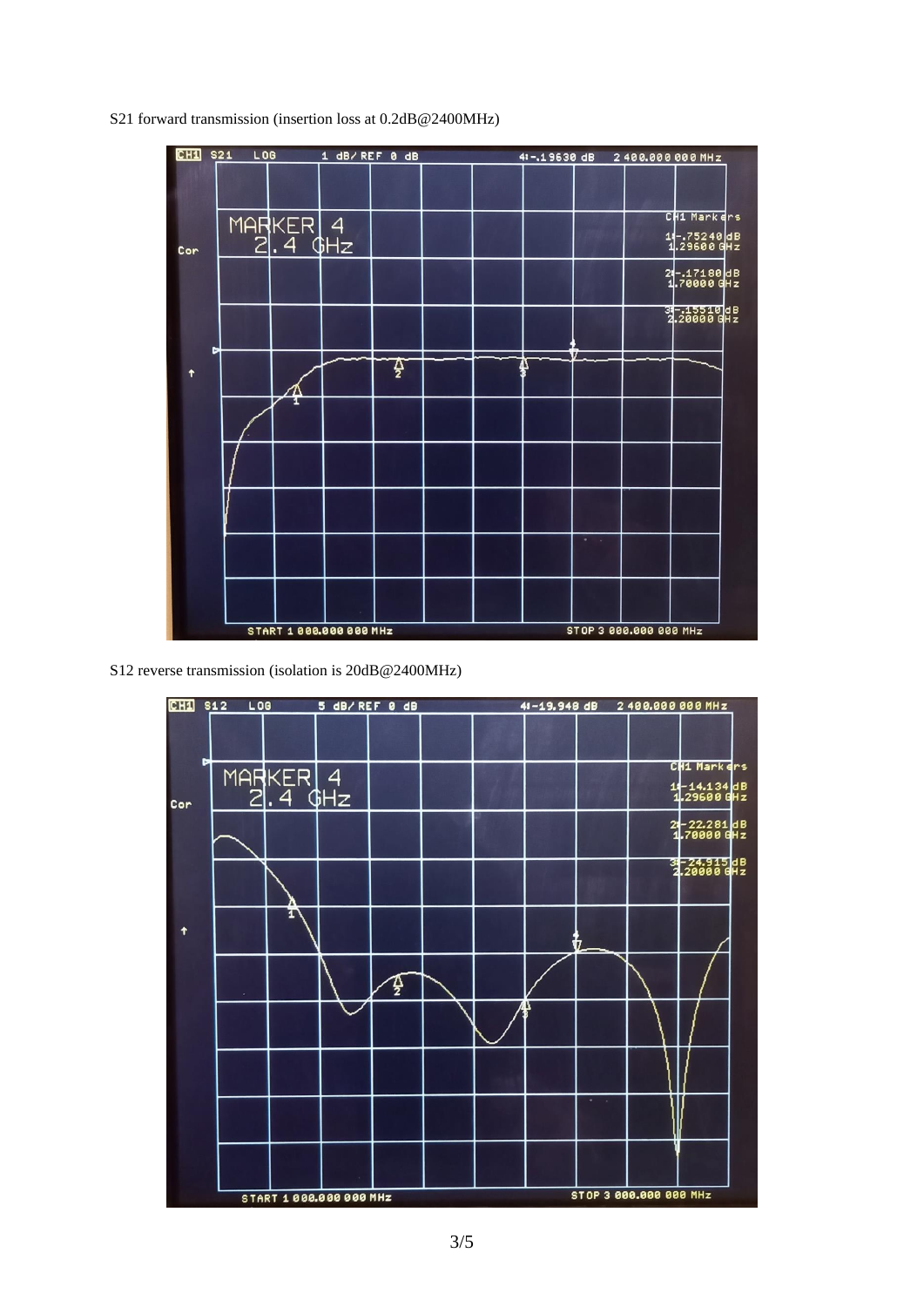S22 output matching (return loss is 24dB@2400MHz)